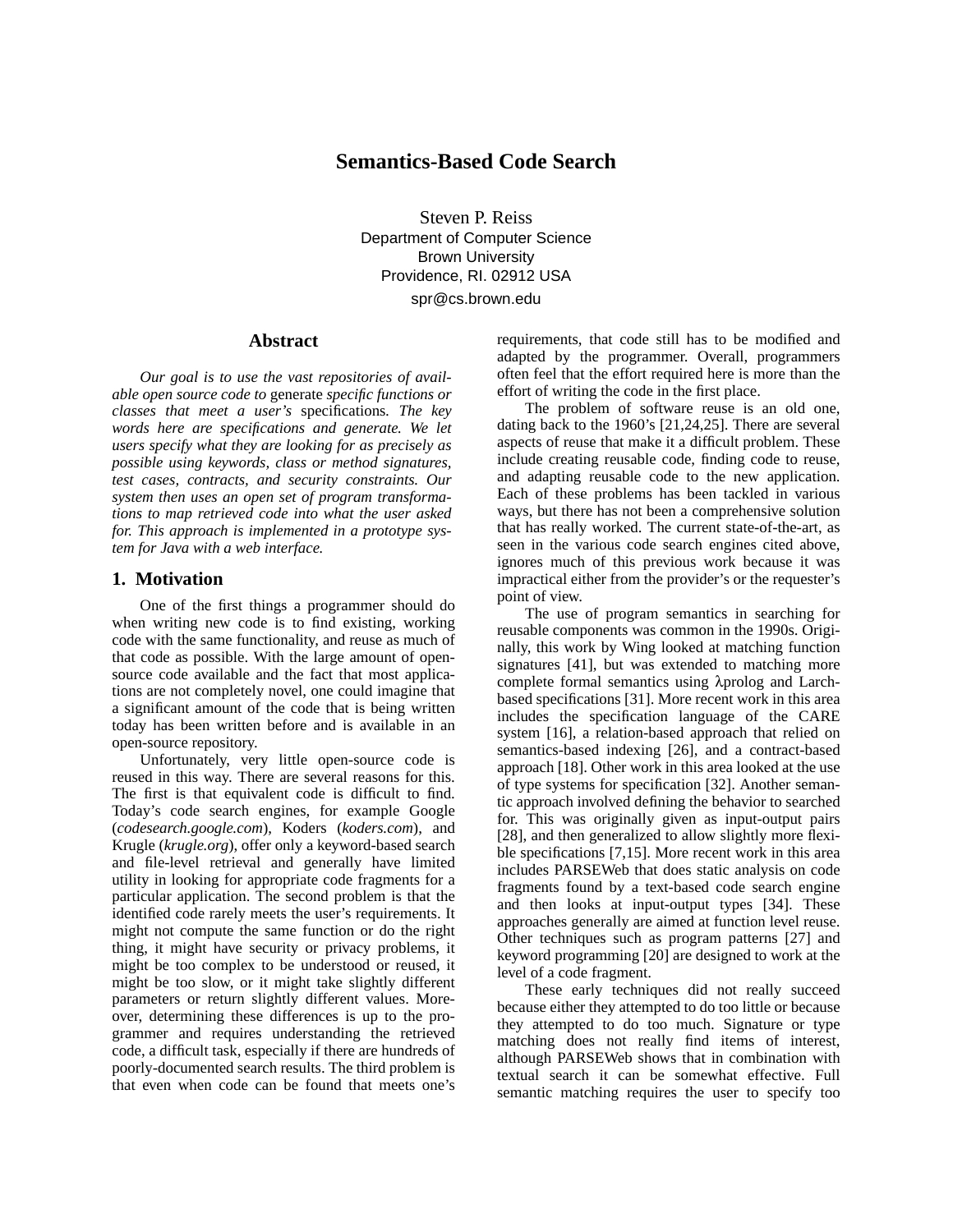much and is quite difficult to accomplish, with the general problem being unsolvable and even approximations typically requiring the use of a theorem prover or similar technology. Our approach uses test cases and other programmer-friendly partial specifications that are generally easy to check and easier to provide.

A recent test-driven approach is CodeGenie [19]. This system lets the user define test cases as part of the development process in Eclipse and then uses the method names and signatures from the test case to build a query. It uses an internal search engine that understands program structure to find code to test and then presents the result to the user. Where this approach concentrates on using the test cases to generate a complex structured query that will pinpoint exact code that should work, our approach uses keywords to find candidates, uses transformations to expand the potential pool of solutions, and then uses semantics to restrict that pool. Test cases and semantics have also been used in a similar fashion for finding web services [11,29].

Current code search tools are based on information retrieval techniques. Early work here demonstrated that keywords from comments and variable names were often sufficient for finding reusable routines [12,22]. Later work here did query refinement either directly [33], by looking at what the programmer was doing [39,40], using an appropriate ontology [38], using learning techniques [10], using natural language [8], or using collaborative feedback [35]. Recent approaches, such as Assieme [17], Sorcerer [1], and Codifier [4], incorporate program structure and semantics as a search basis. The utility of many of these techniques can be seen in their use in today's web-based search engines. However, these techniques do not yield exact or semantically correct matches, one of the primary problems associated with attempting to reuse software.

## **2. Our approach**

Our approach is to take a set of candidate solutions, attempt to transform that set into a more appropriate set, check the resultant set against the user's specifications, and then output all solutions that meet these specifications. The actual logical architecture is shown in Figure 1.

The system starts and ends with the user interface. This is responsible for gathering the user's specifications, initiating the search, and when done, displaying the formatted results. The first step in the search is to use keywords that describe the item being searched for to obtain a set of initial solutions. A suite of program transformations is then applied recursively to these solutions to obtain a more complete set of candidate solutions. These solutions are then restricted by eliminating any that don't match static specifications such as the signature. The next step is to augment each solution with additional dependent code from the original file.



**FIGURE 1. Architecture for semanticsbased code search**

The resultant set of test solutions are then checked against dynamic specifications such as test cases to see if they meet the user's criteria. Additional transformations can then be applied based on the result of testing. Finally, all solutions that meet the specifications are formatted using our prior work on adaptive formatting [30] and presented through the user interface.

Our central contributions are the use of both static and dynamic specifications to characterize the search and the use of transformations to modify and adapt the result of the initial search to meet the user's needs. In the next section we describe our specifications, how they are collected and how they are used. Section 5. then describes the various transformations and the strategies for keeping the set of potential solutions tractable. Section 6. describes the process of checking the specifications. The subsequent sections describes our experiences, results, and future work.

# **3. Specifying what to search for**

The key to intelligent code search is to let users specify what they are searching for as precisely as possible. This means that they need to provide both the syntax and the semantics of their target. Moreover, these specifications must be easy for the user to provide; it shouldn't take longer to define what is needed than to write the actual code. Finally, the specifications should be incremental. The user should be able to easily augment or change the specifications based on the output that the original descriptions produced.

To meet these requirements we divided the specifications into separate sections and developed a webbased user interface to support them. We start with static specifications including a description of the target class or method and the target signature. We next include dynamic specifications through the use of test cases and, optionally, contracts.

The static specifications are given in two parts. The first is a natural language description of the class or method. Because users are accustomed to today's search engines, this is done through one or more sets of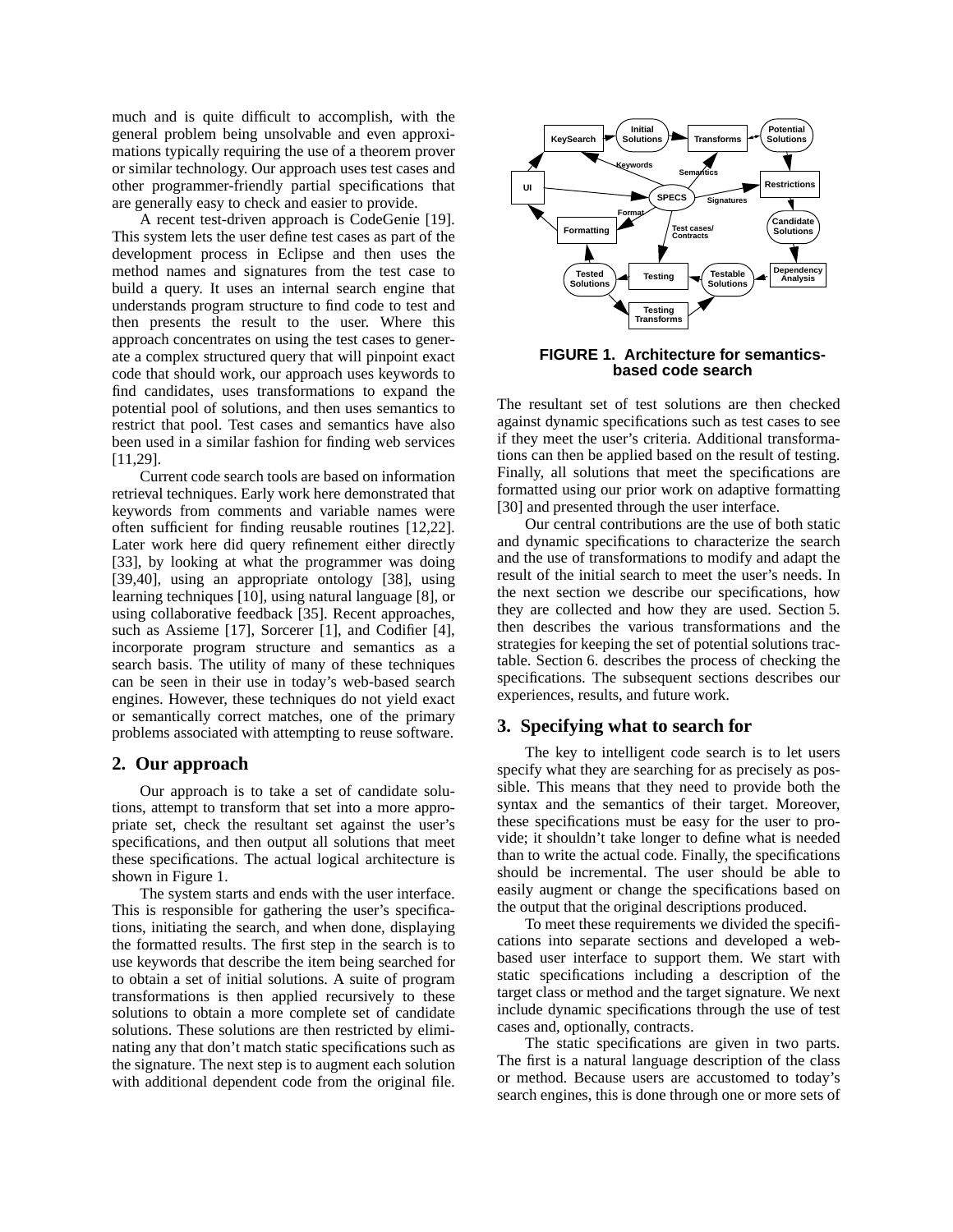keywords. The second part of the static specification is the class or method signature.

A description and signature alone are not enough to specify the functionality of the target code. To do this precisely, one must provide a semantic definition. Such definitions take a variety of forms. Natural language semantics are too vague to be useful here. Mathematical languages such as Z [37] or Larch [14] are another alternative. These however are still difficult to write and more difficult to get correct, even for relatively simple processes. A more widely used approach is to use contracts as introduced in Eiffel [23]. Contracts are typically expressed in the form of preconditions and postconditions on methods or as conditions on a class. More recently, dynamic contracts have been used to specify the ordering and behavior of sets of methods of classes [3]. Contracts are relatively easy to specify, but they don't fully capture the semantics or the intent of the interface. Another solution can be found in the agile or extreme programming approach to development where test cases are developed first and the implementation is tested continually.

Of these various forms, test cases are generally the easiest for the user to provide. Moreover, they are nicely incremental in that users can look at the functions that pass the given test cases and, if they are not what they were looking for, they can add further test cases. Thus, the first part of our semantic specification is a suite of test cases. For methods, our approach lets these be given in the form of input-output pairs, code fragments, or external files. For the input-output pairs we support both types of object equivalence as well as expected exceptions. For classes, we support call sequences. Here each call invokes one of the methods in the signature, and the results of the call can be saved for future calls, checked or ignored.

In addition to test cases, we allow contract specifications. Here we use JML [5] as the definition language, letting the user define method preconditions and postconditions.

Contracts and test cases only define the functional aspects of semantics. Programmers typically care about many other dimensions of their code including privacy, security, threading behavior, complexity, and performance. Our goal is to handle these additional dimensions either directly as part of the specifications or indirectly as part of the selection and presentation process.

We currently support the specification of security constraints on the methods and classes that are being searched for. This is done using the Java security model [13]. The user can specify Java security conditions for files, sockets, AWT/Swing, system properties, and run time behaviors. Other nonfunctional semantics are supported by letting the user sort the resultant code fragments by code size, code complexity, or performance on the test cases.

Our initial front end is web-based, built using the Google Web Toolkit [9]; it can be seen in Figure 2. At the top of the window the user indicates whether they are looking for a class or a method, whether to look locally or using on the web, and if on the web, which external code search engine to use. The user also provides keywords much as they would for existing search engines.

Below this is a box where the user provides the actual semantics describing the target. Here the user first provides the signature. The signature is checked by the server and updated with full type names and parameter names if necessary. Below the signature, the user can enter test cases. The CALL type test cases shown here let the user set the parameters and the expected return value. The system supports abbreviated syntax for arrays, collections and maps, doesn't require quoted strings, and also lets the user enter appropriate code fragments. The code entered is semantically checked by the back end before the search.

Contracts and security constraints are entered by clicking on the appropriate button in the method box and filling in the resultant forms.

The results are displayed at the bottom of the window. Here the user can change the sort order and the formatting style. The result display includes the code source and the licensing or copyright information.

The interface is designed to be adaptable so that the user can easily add a new test case or change the keywords and see the modified results.

### **4. Finding the initial solutions**

The first step in using this semantic information is to find an initial set of candidate solutions. A solution in our system consists of 1) the abstract syntax tree for the file the target is derived from; 2) the node in this syntax tree corresponding to the target method or class; 3) a set of auxiliary abstract syntax tree nodes needed to resolve dependencies; 4) a set of flags describing the solution state; and 5) a score.

We use Eclipse to build the basic abstract syntax trees. We have our own semantic analyzer operating over these trees and adding annotations representing type, method, and variable definitions and uses. This was needed because we needed to work outside of an Eclipse project, we needed an analyzer that was very forgiving since we are essentially compiling files without the proper compilation context, and we needed to maintain multiple representations of the same class.

While solutions are represented as abstract syntax trees, only the initial solutions are stored that way to save memory. Any derived solution is stored as a text delta from its predecessor, and the corresponding abstract syntax tree is generated on demand and cached while the solution is being processed.

The initial set of candidate solutions is obtained by using a code search engine to find a set of files that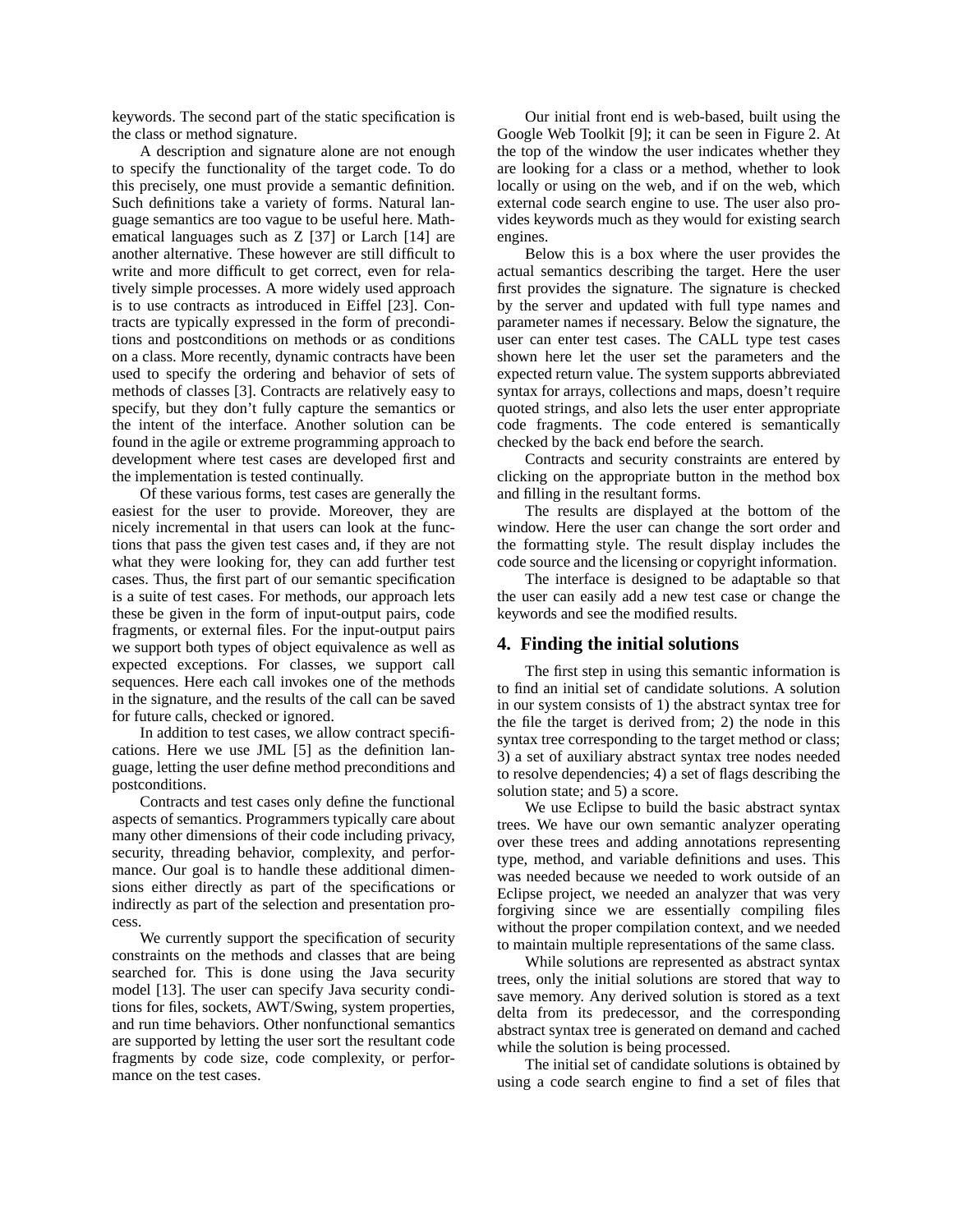| <b>C-M S6 Search Page - Iceweasel</b>                                                                                                                                                                                                                                                                                                                                                                                                                                             |                                                                                                                                         | $\blacksquare$ |  |  |  |  |  |  |  |  |
|-----------------------------------------------------------------------------------------------------------------------------------------------------------------------------------------------------------------------------------------------------------------------------------------------------------------------------------------------------------------------------------------------------------------------------------------------------------------------------------|-----------------------------------------------------------------------------------------------------------------------------------------|----------------|--|--|--|--|--|--|--|--|
| Eile                                                                                                                                                                                                                                                                                                                                                                                                                                                                              | Edit View History Bookmarks Tools Help                                                                                                  |                |  |  |  |  |  |  |  |  |
| 巼                                                                                                                                                                                                                                                                                                                                                                                                                                                                                 | $G$ $\bullet$ Google<br>http://conifer.cs.brown.edu:8180/S6Search/s6search.html<br>$\sim$<br>▼                                          | ø              |  |  |  |  |  |  |  |  |
|                                                                                                                                                                                                                                                                                                                                                                                                                                                                                   |                                                                                                                                         |                |  |  |  |  |  |  |  |  |
| Most Visited v Cetting Started N Latest Headlines v<br>6<br>In Remote  v   Archives Using Google v  <br>Look for:<br>METHOD <sup>V</sup><br>roman numeral<br>Description:<br>(keywords)<br>Method<br>Declaration: java.lang.String convert(int a1)<br>$(\overline{17})$<br><b>Exvir</b><br>▾<br>$\overline{\phantom{a}}$<br>$=$                                                                                                                                                   |                                                                                                                                         |                |  |  |  |  |  |  |  |  |
| Tests:                                                                                                                                                                                                                                                                                                                                                                                                                                                                            | CALL<br>CALL<br>$\overline{\phantom{a}}$<br>$=$                                                                                         |                |  |  |  |  |  |  |  |  |
|                                                                                                                                                                                                                                                                                                                                                                                                                                                                                   | <b>User Context</b><br>Contracts<br>Threading<br>Security                                                                               |                |  |  |  |  |  |  |  |  |
| <b>Results:</b>                                                                                                                                                                                                                                                                                                                                                                                                                                                                   | Find it!<br>Format Using: Brown<br>Order By: Code Size<br>$\vert \mathbf{v} \vert$<br>$\overline{\mathbf{v}}$                           |                |  |  |  |  |  |  |  |  |
| Source:                                                                                                                                                                                                                                                                                                                                                                                                                                                                           | programs/roman-numerals/bio98q1.java @ http://www.olympiad.org.uk                                                                       | License        |  |  |  |  |  |  |  |  |
| static String [] hundreds = {"", "c", "cc", "ccc", "cd", "d", "dc", "dcc", "dccc", "cn" };<br>static String [] tens = {", "x", "xx", "xxx", "xl", "l", "lx", "lxx", "xxx", "xc" };<br>static String [] thousands = {"", "n", "mm", "mm" };<br>static String [] units = {"","i","ii","iii","iv","v","vi","vii","viii","ix"};<br>public static String convert(int n)<br>return (thousands[(n/1000)] + hundreds[(n/100)% 10] + tens[(n/10)% 10] +units[(n)% 10]).toUpperCase();<br>Y |                                                                                                                                         |                |  |  |  |  |  |  |  |  |
|                                                                                                                                                                                                                                                                                                                                                                                                                                                                                   | Source: XQuisitor/saxonb8-4+Folder/net/sf/saxon/number/Numberer en.java @ http://www.cafeconleche.org/xquisitor<br>/xquisitor-1.0a5.zip | License        |  |  |  |  |  |  |  |  |
| Done                                                                                                                                                                                                                                                                                                                                                                                                                                                                              |                                                                                                                                         | $\mathbf{z}$   |  |  |  |  |  |  |  |  |

**FIGURE 2. Code search web-based user interface.**

match the user-specified keywords. This is done for the Google, Krugle, and Koders web code search engines. using modules that simulate a query, interpret the results, and then obtain the actual source files for the first 100-200 reported matches. In addition, we have developed our own desktop code search engine, Labrador, based on Compass [2], for local search.

For each selected file, we extract a set of initial solutions. When searching for a method, this is the set of all methods in the file that have associated code. For a class, it is the set of all classes or inner classes in the file. We set the score of the solution to be the rank of the original file in the search results.

# **5. Transformations**

The next step is to take this initial set of solutions and expand it to produce solutions that match the user's specifications. This is done using transformations.

A transformation is a mapping from a solution to a possibly empty set of additional solutions. It consists of a name, a set of conditions that determine when the transformation is applicable, and a set of mapping objects, each of which takes the abstract syntax tree of the original solution and produces an edited tree representing a new solution. The conditions are used to control the potential exponential blowup in the number of solutions to consider. Editing is accomplished using Eclipse's abstract syntax tree rewriting capabilities.

The set of transformations was chosen to let the system extract, convert, and otherwise manipulate the initial solutions into a form that meets the programmer's specifications. While most of the transformations preserve the original semantics, some will change the program's behavior. Because all solutions are eventually tested, this is not a problem. Moreover, these transformations have proven themselves useful.

# **5.1 Signature transforms**

The set of transformations can be divided into different groups. The first group include the simple transformations that are needed to make the solution conform to the given signature. These include:

**NAME:** This transformation refactors the name of the candidate method to the name given by the input if the return type, parameters, and exceptions thrown for the method match the required signature.

**RETURN:** This transformation changes the return type of the candidate method to that of the given signature. It can only be applied if the parameter types are correct, and if the desired return type is either void or is compatible with the declared type.

**PARAMETER TYPES:** This transformation will replace the parameter types of the candidate method with types from the signature if they are compatible.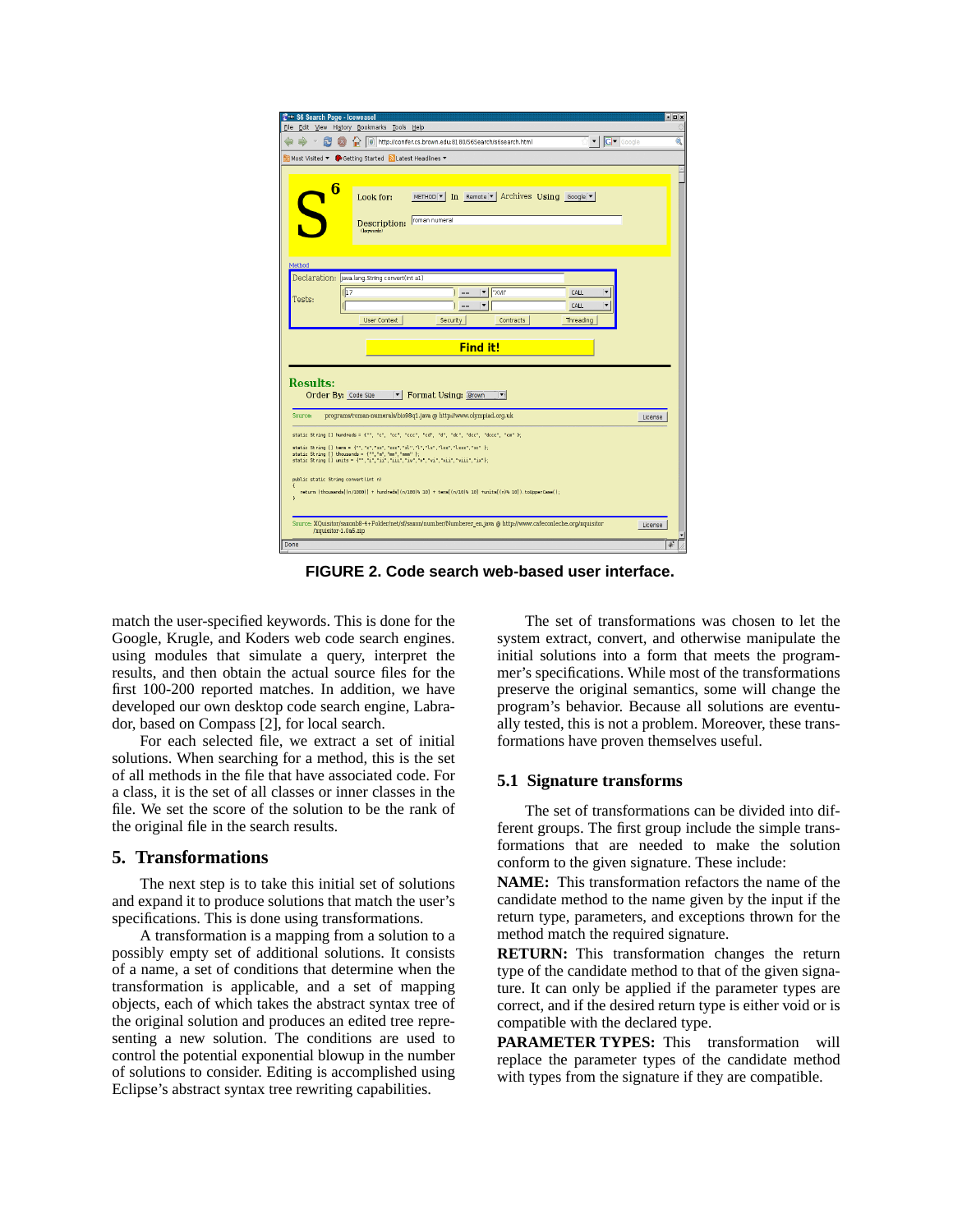**PARAMETER ORDER:** This transformation will change the order of the parameters for the candidate method for all orders that match the signature types.

**EXCEPTION:** This transformation will change the exception types from those given in the original code to those given by the signature. It both changes the method declaration and any internal throw statements as needed. It is only applied if the method has the correct parameter types and return type and if there are no internal calls that would require an exception to be thrown.

**STATIC:** This transformation will convert the given method to a static method if that is what is required by the signature and if the method does not access any non-static fields or methods.

While the above transformations are described in terms of methods, they also work for solutions that represent classes. In the class case, each transformation is applied for each pairing of a method of the class and method signature for the class.

# **5.2 Generative transforms**

The second set of transformations are designed to build new solutions from existing code. These are central to the generative techniques that are the focus of our search strategy. More often then not, the functionality that one programmer wants as a single function does not match exactly what another programmer has done. Code for tokenizing command line arguments can be hidden in a routine that both computes the tokenization and executes the result; a program that generates roman numerals might take extra parameters indicating whether to use upper or lower case and how to handle special cases such as four; an algorithm might be specialized for a specific class in the original application, but could have been made generic.

The transformations we have defined are able to handle these and related cases. As we uncover more variations that are needed, new generative transformations can be added. These transformations include:

**CHUNK:** This transformation attempts to find segments of the candidate method that might meet the user's specifications. The motivation here is that the desired functionality might be a subset of a method rather than the whole method.

This transform works in stages. It first identifies all the variables used in the method and their types. Next it determines for each top-level statement of the method which variables are set, which variables are created, and which variables are used. From this information it is able to identify the set of statements that set a value of return type. For each such statement, the transformation effectively does a backward slice, adding prior statements that are required one by one. After each statement is added, the set of open variables is checked. If this set only contains variables of the desired parameterized types, then a new method is created with the dependent statements and the target statement. When creating this method the transformation handles adding any required declarations and initialization, changing return statements appropriately, and setting up the proper method signature and body.

**EXTRA PARAMETERS:** This transformation looks for methods that have the proper return type, have parameters that include the target types, and have extra parameters. It replaces each of the extra parameters with an initial assignment statement.

The tricky part of this transformation is determining what value to assign to the replaced parameter. This is done based on the parameter type and on the contents of the method. For boolean parameters, both *true* and *false* are tried; for numeric types, both 1 and 0 are tried; for object types *null* is used. If an array or collection is being passed, then its size is used. In addition, the code for the method is scanned to look for conditionals and switch statements that involve the given value. Any values used in those comparisons are also tried as candidate replacements.

**GENERALIZE:** This transformation attempts to replace user-defined types throughout a class with the types used in the user's specifications. For example, if the actual code works on an internal class, but the specifications asked for an instance of *java.lang.Object* or *java.lang.String*, this transformation would attempt to change the method to use the system class. This is done by first checking if the actual class used in the code can be generalized by seeing if its methods and fields are actually used in the identified method.

# **5.3 Compilation transforms**

The third set of transformations are used to make the code compile correctly in the test environment. These transformation can also be viewed as generative in that they attempt to adapt the original code to meet the new environment by removing unnecessary functionality or ensuring existing functionality is consistent with what the user wants. The current transformations here include:

**IMPLEMENTS:** This transformation removes unneeded implements clauses on the target class. This is required since the system will eliminate methods that are not part or required by the user's specification.

**REMOVE UNDEF:** This transformation removes any statements from the candidate method that access undefined fields, methods or classes. It will not remove return statements or the last statement in a method. This transformation has been useful in eliminating extra statements used for debugging, logging, and additional error checking from otherwise acceptable code.

**STATIC CLASS:** This transformation ensures that all target classes are static classes, even if they were derived from an internal non-static class.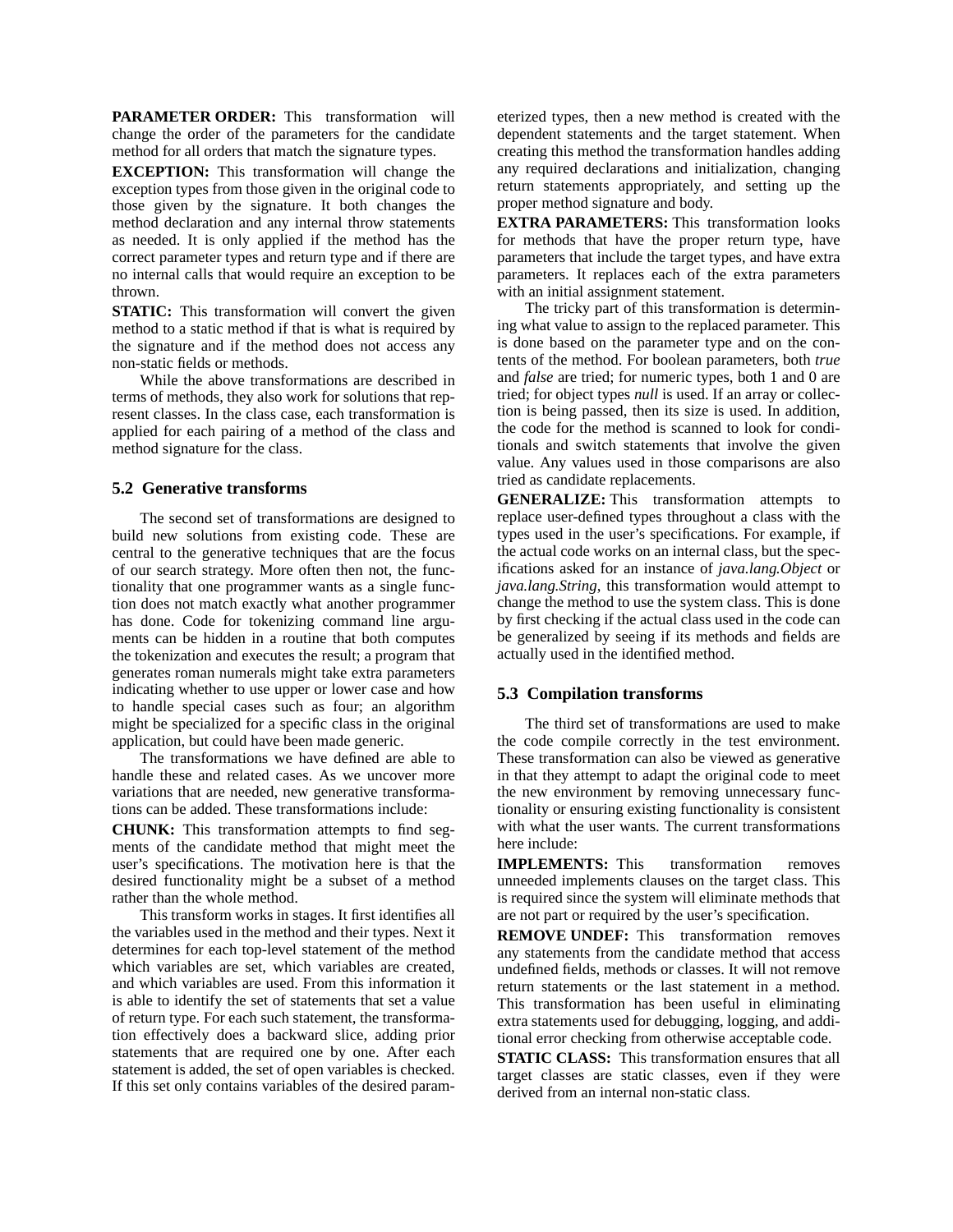**THROW:** This transformation replaces throw statements in the code that throw exceptions that are not part of the user's defined signature either with exceptions that the user has declared or with *java.lang.Error*.

#### **5.4 Testing transforms**

The final set of transformations are applied after testing and attempt to modify the method based on the test results. The one transformation here handles a variety of different cases:

**FIX RETURN:** This transformation looks at the test results and checks if there is a simple transformation that will convert the actual results into the desired ones. Currently it handles inverting boolean returns, changing the case of string results, and the addition of a constant value to integer results. Multiple test cases are required for the boolean and numeric transforms.

# **5.5 Transform application**

The transformations are applied repeatedly in stages to the set of solutions until no new solutions are found. Each solution is only considered once during each stage. When it is considered, all the potential transformations for that stage are applied, and then the solution is checked to see if it should be retained or discarded. The number of solutions produced by each stage is kept under control by using the appropriate conditions on the transformations, eliminating duplicate solutions, and removing infeasible solutions after they have been candidates for transformation.

We currently support three stages. The initial stage handles transformations that involve basic setup such as STATIC CLASS. Solutions are eliminated here only if they directly involve non-static classes.The normal stage handles the other transformations except for FIX RETURN. Solutions that don't match the specified signature are eliminated at this point after they are considered by all available transformations. The final stage involves transformations based on test results such as FIX RETURN. Transformations that did not pass the test cases are eliminated here after they have been considered by this transformation.

Another approach used to keeping the number of solutions under control is to limit the number of active solutions at each phase. We limit the number of initial solutions (4000), and the number of solutions that remain active during the normal stage (1000), as well as the number of solutions that will actually be tested (250). Where there are more potential solutions, the score associated with the solution is used for elimination. In practice, these limits are rarely reached.

# **6. Testing**

The result of applying all but the final stage of transformations is a set of solutions that have the signa-

ture specified by the user. The next stage in our system involves seeing if these potential solutions pass the test cases, contracts, and other semantic conditions given by the user.

In order to do testing however, we need to first ensure that the identified code will compile. This is done during a dependency analysis phase.

This phase serves multiple purposes. Its primary aim is to use information from the abstract syntax tree to identify transitively any helper methods, inner classes, and fields that are referenced by the target code. If the user is searching for a method, these are added to the solution. If the user is searching for a class, the system has identified a class that has at least the methods provided by the user. In this case, the job of dependency analysis is to remove from the class all declarations that are not required by the solution.

Another job of dependency analysis is to eliminate any solutions that will not compile because they contain undefined references. The final job of this analysis is to identify the set of system classes that are used by the code so that appropriate import statements can be generated for compilation and testing.

The actual testing is done by generating a Java source file containing the identified code, the identified helper code, imports clauses, and the test cases, and then using ant and junit.

Contract checking is handled during this testing process. First, the contract information associated with a method is inserted as JML annotations in the appropriate code. Second, *jmlc* is used to compile. Then the tests are run using the appropriate JML libraries.

Each tested solution is examined to see if it succeeded or if it failed due to compilation errors, testing errors, or just failed test cases. The FIX RETURN transformation is applied to any solution where all the test cases ran, but some failed. Any new solutions that this transformation then builds are tested in a new dependency and testing pass.

# **7. Experience**

We have used our code search system for a variety of different examples some of which are shown in Table 1. While most of these cases are searching for a particular method, the last three, as noted by their signatures, are searching for a class.

The two tokenize examples define a function that takes a string and divides it into words. The second one handles both single and double quotes as would be done on a shell command line. This can be seen in the test cases shown in Table 2. The robots.txt example is looking for a function that checks *robots.txt* for a URL to see if that URL is crawlable.

One thing to note from these examples is the small number of test cases that are sufficient for searching. The use of keywords limits the search to files that might be relevant. The odds of a random function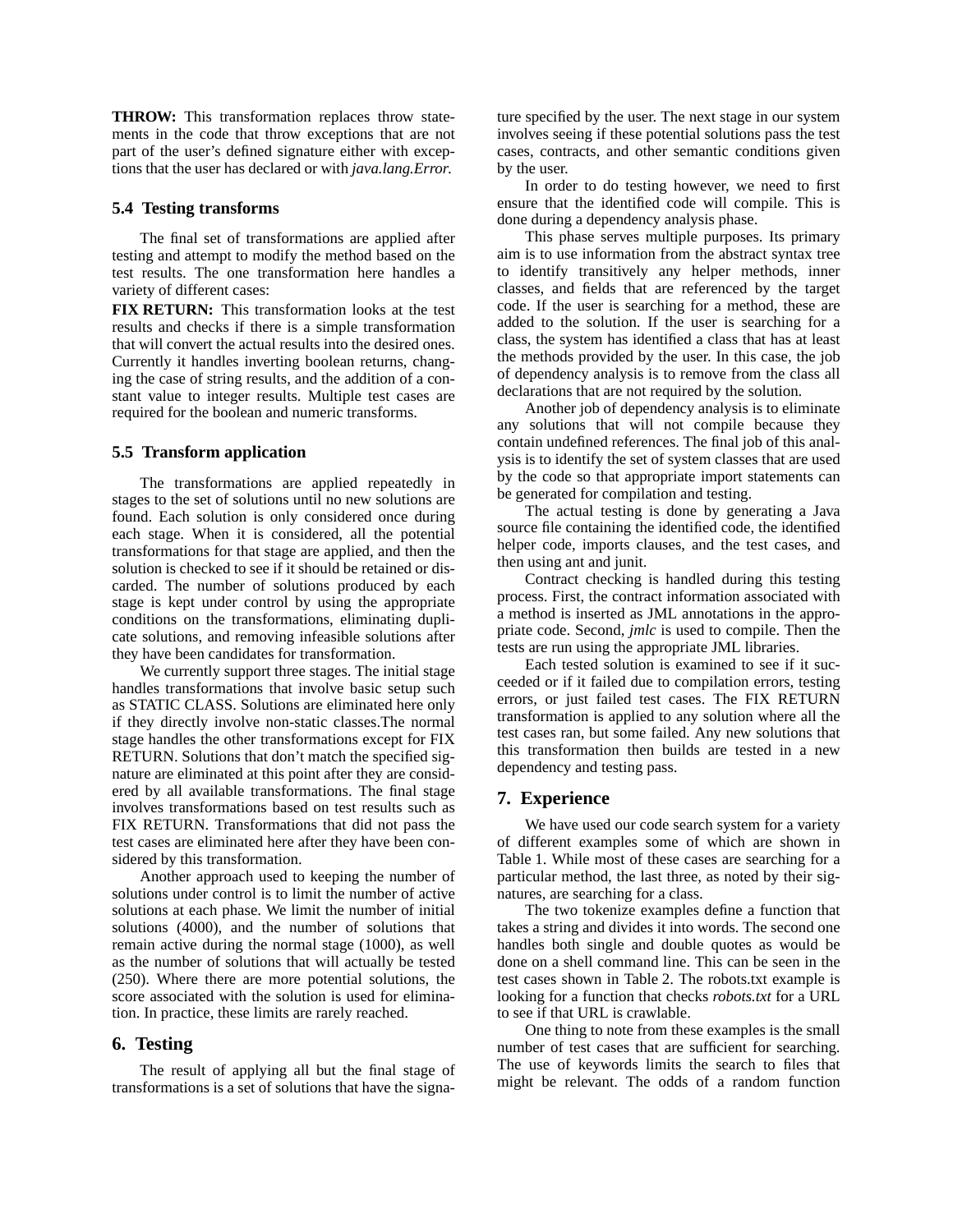| <b>Name</b>            | <b>Keywords</b>                               | <b>Signature</b>                                                                                             |
|------------------------|-----------------------------------------------|--------------------------------------------------------------------------------------------------------------|
| Simple Tokenizer       | tokenize quote                                | List <string>tokenize(String)</string>                                                                       |
| <b>Ouote Tokenizer</b> | command tokenize split argument<br>quote list | List tokenize (String)                                                                                       |
| Robots.txt             | robots.txt                                    | boolean check(URL)                                                                                           |
| Log <sub>2</sub>       | log base                                      | int $log2(int)$                                                                                              |
| To Roman               | roman numeral                                 | String to Roman(int)                                                                                         |
| From Roman             | roman numeral number conversion               | int convert(String)                                                                                          |
| Primes                 | prime number                                  | boolean checkPrime(int)                                                                                      |
| <b>Perfect Numbers</b> | "perfect number"                              | boolean isPerfect(int)                                                                                       |
| Day of Week            | day of the week                               | String dayOfWeek(String date)                                                                                |
| Easter                 | Easter date holiday year                      | Date computeEaster(int);                                                                                     |
| Multimap               | multiset, multimap                            | class MultiMap {<br>Multimap();<br>void add(Object);<br>int count(Object);                                   |
| <b>Union-Find</b>      | union find                                    | class UnionFind {<br>UnionFind();<br>void add(Object);<br>Object find(Object);<br>void union(Object,Object); |
| <b>Text Delta</b>      | text delta                                    | class TextDelta {<br>TextDelta(String newstr,String oldstr);<br>String apply(String old)                     |

### **TABLE 1. Examples for semantic searching**

returning the right results in these cases is quite small. So far we have found that about one solution in ten is not what we were searching for. For example, a function that returns the number of low order zeros rather than the log or a function that only converts to roman numerals for numbers up to fifty. However, such solutions are easy to spot and could be eliminated with one additional test case.

The class examples are a bit more complex. The first represents a set that counts the instances of its elements. The second represents an implementation of the union-find set algorithm. For the final one, the class is supposed to contain a compact representation of the difference between its two input strings and then regenerate the output string given this representation and the original input. The test cases for these are given as a sequence of calls as shown in Table 3.

A summary of our results for these examples is shown in Table 4. The search engines used in the tests are arbitrary. The third column gives the run time in seconds using only one thread to do all the processing. The fourth column shows the run time using 8 threads on a 8-core machine and illustrates that significant speed up can be obtained by parallelizing the search process. The fifth column indicates the number of files found by the given search engines. The sixth column indicates the number of initial solutions that were

found in these files. The seventh column indicates the total number of solutions considered. This reflects all the new solutions that were generated by the various transformations. The eighth column indicates the number of solutions that had the proper signature and could be tested. The final column indicates the number of solutions found. In several cases, the system found several variations of the same solution, each slightly different due to different transformations. A summary of the transformations that were used in the generated results for these examples is shown in Table 5.

Our experiments show several things. First, we have found that the system works in the sense that if one of the source files located based on the keyword search contains code that can be transformed into the appropriate form using the existing transformations, then that code will be found.

This highly qualified statement points out some of the characteristics of our approach. First, the system is highly dependent on being able to find the source files that contain appropriate code. Keywords provide a starting point, but we still found instances where our vocabulary and the vocabulary of the original author differed so that we did not find any appropriate code. For those cases where we obtained no results, we went through the first several pages of standard code search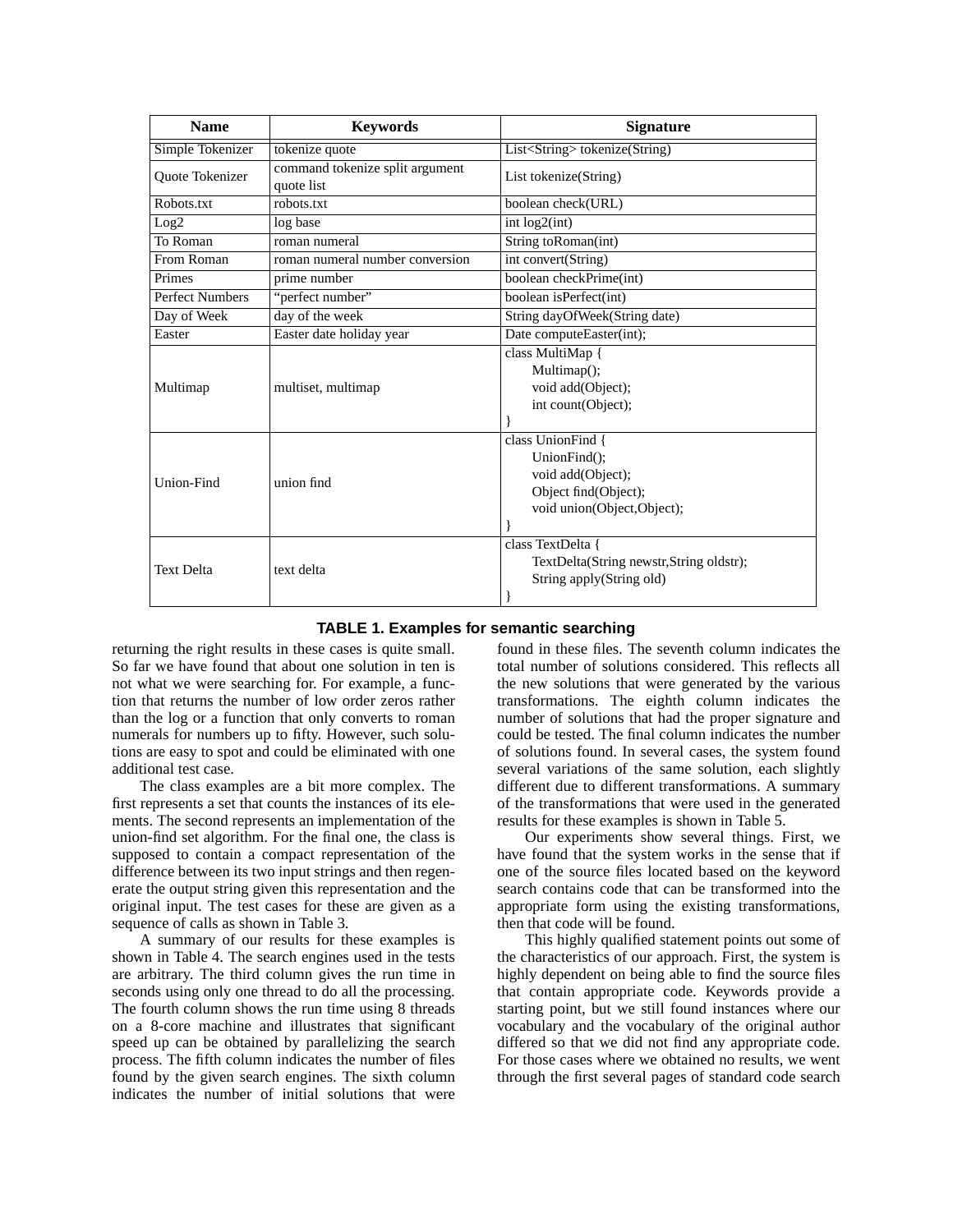| <b>Name</b>            | <b>Test Cases</b>                                     |                                                                           |  |  |  |  |  |  |  |
|------------------------|-------------------------------------------------------|---------------------------------------------------------------------------|--|--|--|--|--|--|--|
|                        | Input                                                 | Output                                                                    |  |  |  |  |  |  |  |
| Simple Tokenizer       | "this is a test"                                      | ["this", "is", "a", "test"]                                               |  |  |  |  |  |  |  |
|                        | "this is a test"                                      | [ "this", "is", "a", "test" ]                                             |  |  |  |  |  |  |  |
| Quote Tokenizer        | "this is a 'test with' quoted \"string types\" in it" | ["this", "is", "a", "test with", "quoted",<br>"string types", "in", it" ] |  |  |  |  |  |  |  |
|                        | "http://www.cs.brown.edu/people/spr"                  | true                                                                      |  |  |  |  |  |  |  |
| Robots.txt             | "http://www.cnn.com/topics"                           | true                                                                      |  |  |  |  |  |  |  |
|                        | "http://www.nytimes.com/college/students"             | false                                                                     |  |  |  |  |  |  |  |
|                        | $\Omega$                                              | RuntimeException                                                          |  |  |  |  |  |  |  |
|                        |                                                       | $\mathbf{0}$                                                              |  |  |  |  |  |  |  |
| Log2                   | 4                                                     | $\overline{c}$                                                            |  |  |  |  |  |  |  |
|                        | 32                                                    | 5                                                                         |  |  |  |  |  |  |  |
| To Roman               | 13                                                    | xiii                                                                      |  |  |  |  |  |  |  |
| From Roman             | <b>VIII</b>                                           | 8                                                                         |  |  |  |  |  |  |  |
|                        | xxvi                                                  | 26                                                                        |  |  |  |  |  |  |  |
|                        | 5                                                     | true                                                                      |  |  |  |  |  |  |  |
| Primes                 | 39                                                    | false                                                                     |  |  |  |  |  |  |  |
|                        | 59                                                    | true                                                                      |  |  |  |  |  |  |  |
|                        | 6                                                     | true                                                                      |  |  |  |  |  |  |  |
| <b>Perfect Numbers</b> | 12                                                    | false                                                                     |  |  |  |  |  |  |  |
|                        | 28                                                    | true                                                                      |  |  |  |  |  |  |  |
| Day of Week            | "08/07/08"                                            | "Thursday"                                                                |  |  |  |  |  |  |  |
| Easter                 | 2008                                                  | new Date(108,2,23)                                                        |  |  |  |  |  |  |  |

|  |  | TABLE 2. Test cases for method examples |  |
|--|--|-----------------------------------------|--|
|--|--|-----------------------------------------|--|

| <b>MultiMap</b>                 | <b>Union-Find</b>                    | <b>Text Delta</b>               |
|---------------------------------|--------------------------------------|---------------------------------|
| MultiMap rslt = new MultiMap(); |                                      |                                 |
| rslt.add("Hello");              |                                      |                                 |
| rslt.add("Tata");               | UnionFind set = new UnionFind $()$ ; |                                 |
| rslt.add("Hello");              | $set.add("abc")$ :                   |                                 |
| rslt.add("Goodbye");            | set.add('def');                      | TextDelta $t = new$             |
| rslt.add("Tata");               | set.add("ghi                         | TextDelta("abcdef", "abxef");   |
| rslt.add("Tata:);               | set.find("abc") $==$ "abc"           | $t. apply("abxef") == "abcdef"$ |
| rslt.count("Unknown") == 0      | set.union("abc","def");              |                                 |
| rslt.count("Hello") == 2        | set.find("def") $==$ "abc"           |                                 |
| rslt.count("Tata") == 3         |                                      |                                 |
| rslt.count("Goodbye") $= 1$     |                                      |                                 |

## **TABLE 3. Test cases for class search examples**

output and verified that there were no functions there that even came close to meeting our criteria.

Second, the set of transformations is powerful but incomplete. The system will become more effective as we add more transformations. One particular problem arises with handling generics since about half of the currently available open-source code assumes Java 5 and uses generics and the other half only assumes Java 1.4 and does not. Additional transformations are relatively easy to encode.

Third, the number of total solutions considered tends to be within a small multiple of the number of initial solutions, often within two. This shows that the conditions on the transformations and the continual pruning we use are effective. Currently, the most significant increases occur during searching for a class where each of the methods needs to be transformed individually. We also found that the test cases we have looked at do an average of six levels of transformations, with the maximum being one of the class cases with thirteen.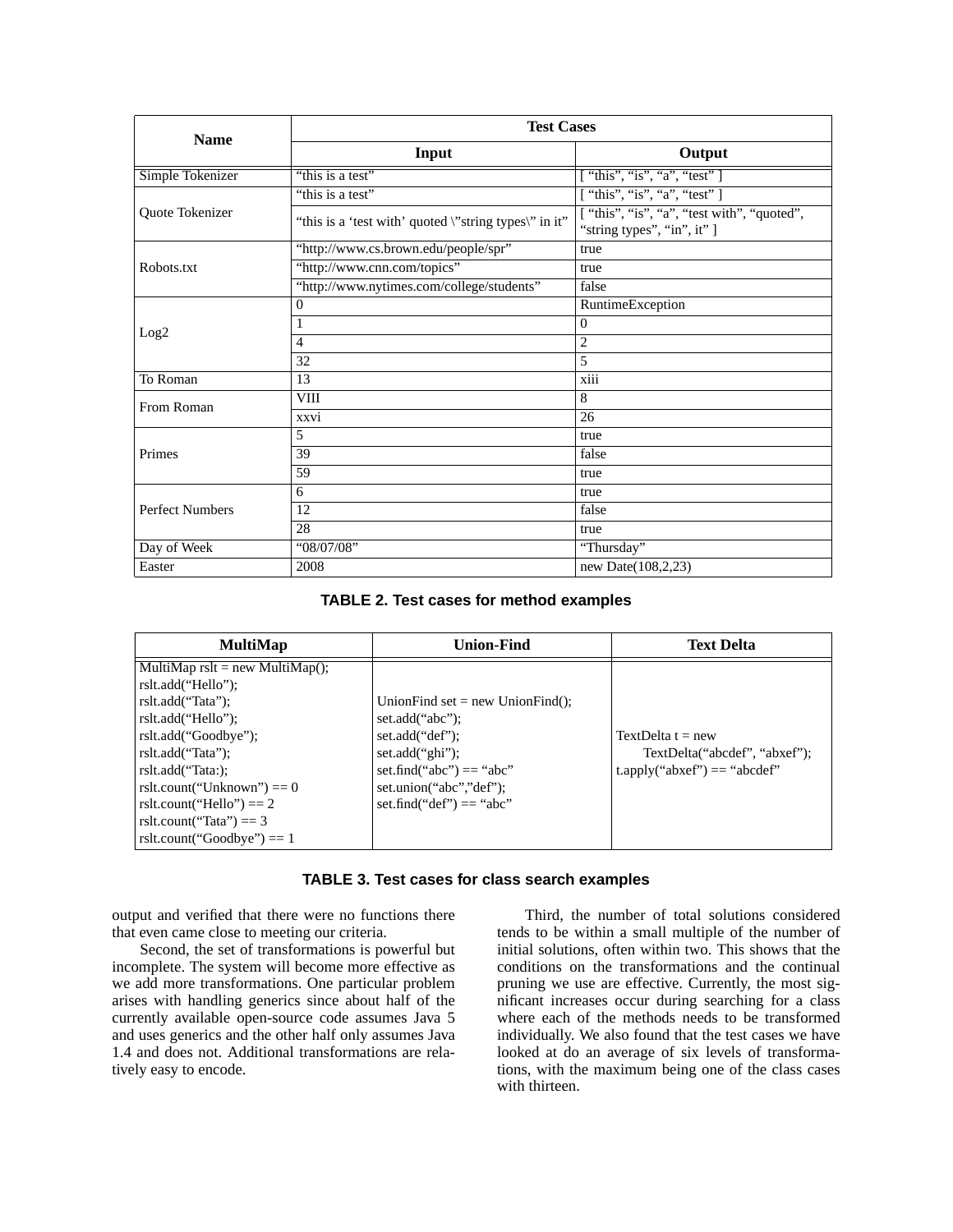| <b>Example</b>         | <b>Engines</b>      | 1-thread<br>Time | 8-thread<br>Time | # Source<br><b>Files</b> | #Initial<br><b>Solutions</b> | #Total<br><b>Solutions</b> | # Tests<br>Run  | $\#Results$<br><b>Found</b> |
|------------------------|---------------------|------------------|------------------|--------------------------|------------------------------|----------------------------|-----------------|-----------------------------|
| Simple Tokenizer       | Labrador            | 72.725           | 28.956           | 138                      | 3860                         | 4159                       | $\overline{35}$ | $\overline{14}$             |
| Quote Tokenizer        | Koders,<br>Labrador | 22.267           | 15.854           | $\overline{4}$           | 164                          | 213                        | 10              | 6                           |
| Robots.txt             | Krugle,<br>Labrador | 82.889           | 27.267           | 124                      | 145                          | 883                        | 20              | 1                           |
| Log2                   | Google              | 165.414          | 45.750           | 100                      | 1464                         | 1771                       | 101             | 1                           |
| To Roman               | Koders,<br>Labrador | 107.526          | 32.664           | 56                       | 888                          | 1010                       | 48              | 6                           |
| From Roman             | Google              | 266.671          | 107.819          | 38                       | 2730                         | 3244                       | 140             | 3                           |
| Primes                 | Google,<br>Labrador | 199.020          | 50.587           | 228                      | 4000                         | 5266                       | 119             | 14                          |
| <b>Perfect Numbers</b> | Google              | 34.811           | 12.421           | 28                       | 92                           | 113                        | 13              | 5                           |
| Day of Week            | Labrador            | 175.939          | 52.445           | 89                       | 1628                         | 2143                       | 144             | $\theta$                    |
| Easter                 | Koders              | 11.888           | 10.658           | 6                        | 72                           | 75                         | 1               | 1                           |
| Multimap               | Google,<br>Labrador | 235.464          | 113.499          | 165                      | 231                          | 2664                       | 31              | $\overline{c}$              |
| <b>Union-Find</b>      | Labrador            | 467.540          | 168.870          | 149                      | 416                          | 6248                       | 11              | 1                           |
| <b>Text Delta</b>      | Google,<br>Labrador | 96.363           | 37.749           | 249                      | 443                          | 1649                       | 3               | 1                           |

**TABLE 4. Search results summary**

| <b>Name</b>            | NAME                    | RETURN                  | PARAM TYPES             | PARAM ORDER | EXCEPTION               | STATIC                  | <b>CHUNK</b>            | EXTRA PARAM | <b>GENERALIZE</b> | IMPLEMENTS | REMOVE UNDEF | STATIC CLASS            | <b>THROWS</b> | FIX RETURN |
|------------------------|-------------------------|-------------------------|-------------------------|-------------|-------------------------|-------------------------|-------------------------|-------------|-------------------|------------|--------------|-------------------------|---------------|------------|
| Simple Tokenizer       | $\overline{X}$          | $\overline{\mathrm{X}}$ |                         |             | $\overline{\mathrm{X}}$ | $\overline{\mathrm{X}}$ | $\overline{\mathrm{X}}$ |             |                   |            |              |                         |               |            |
| Quote Tokenizer        | $\overline{\mathrm{x}}$ | $\overline{\mathrm{X}}$ |                         |             |                         |                         | $\overline{\mathrm{X}}$ |             |                   |            |              |                         |               |            |
| Robots.txt             | X                       |                         |                         |             |                         |                         |                         |             |                   |            |              | $\overline{\mathrm{X}}$ |               |            |
| Log2                   |                         |                         |                         |             |                         |                         |                         |             |                   |            |              |                         |               |            |
| To Roman               | X                       |                         | X                       |             |                         |                         |                         | X           |                   |            | X            |                         | X             | X          |
| From Roman             | X                       |                         |                         |             | X                       |                         | X                       |             |                   |            | X            |                         |               |            |
| Primes                 | $\overline{\text{X}}$   |                         | $\overline{\mathrm{X}}$ |             |                         | X                       | $\overline{\mathrm{X}}$ |             |                   |            |              |                         |               |            |
| <b>Perfect Numbers</b> | X                       |                         |                         |             |                         | X                       |                         |             |                   |            |              |                         |               |            |
| Day of Week            |                         |                         |                         |             |                         |                         |                         |             |                   |            |              |                         |               |            |
| Easter                 | X                       |                         |                         |             |                         |                         |                         |             |                   |            |              |                         |               |            |
| Multimap               | X                       | X                       |                         |             |                         |                         |                         |             | X                 | X          |              | X                       |               |            |
| Union-Find             | X                       |                         |                         |             |                         |                         |                         |             | X                 |            |              |                         |               |            |
| Text Delta             |                         |                         |                         |             |                         |                         |                         |             |                   |            |              | $\overline{\mathrm{X}}$ |               |            |

# **TABLE 5. Transformations used to generate results**

The time the system takes varies considerably. A significant portion of the time is dependent on needing to run the various test cases rather than statically eliminating unworkable solutions. Examples with very common signatures generally yield a much larger set of possible solutions that then have to be eliminated. Moreover, the testing process is the easiest to parallelize and, especially because it is mainly I/O bound, can achieve significant speed up. The overhead of using existing search engines varies from five to twenty seconds depending on the search engine used and the number of results that are retrieved. This is especially true for web-based engines where we need to make a separate web request not only to get the search results,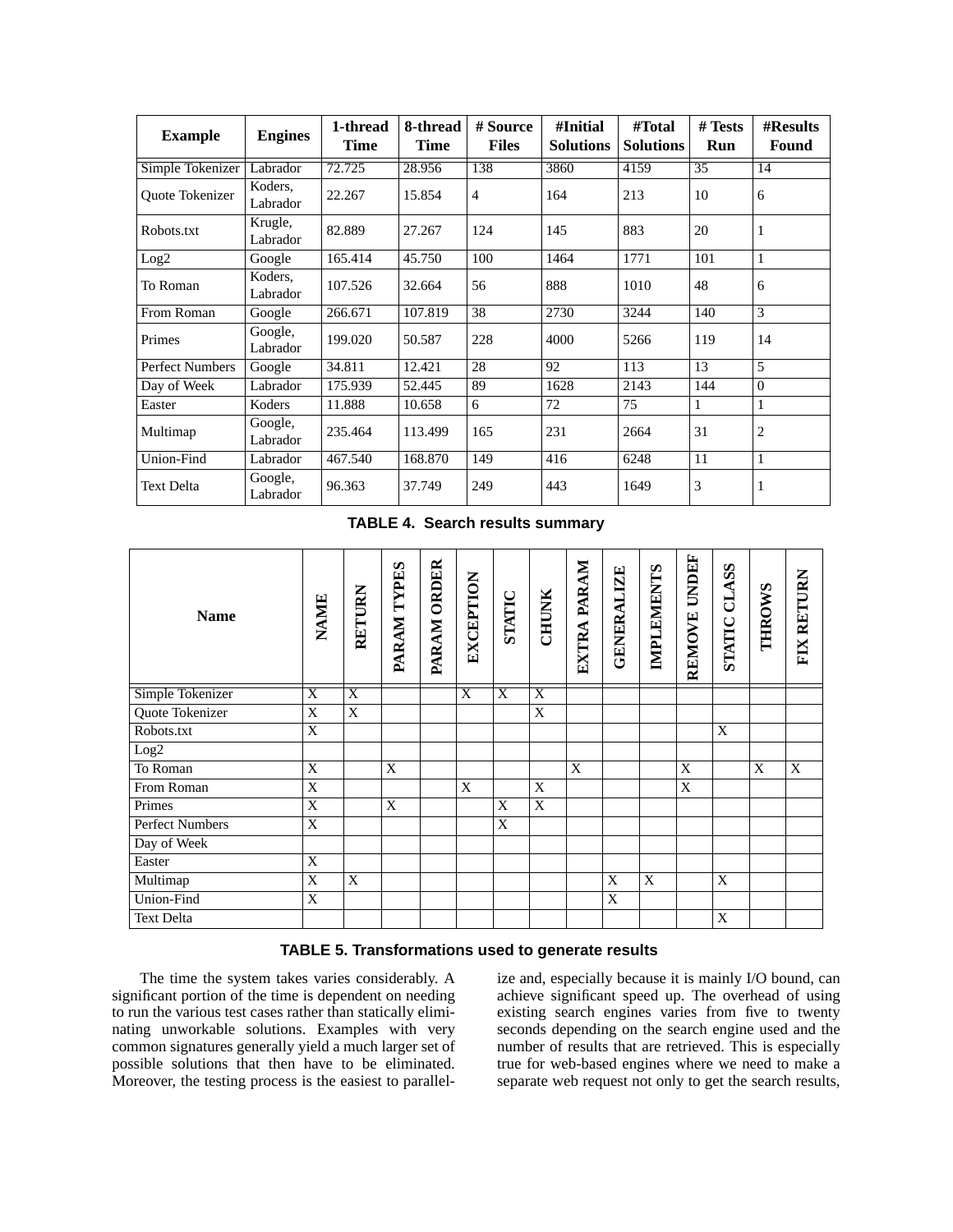but also for each resultant file. The overhead in generating and maintaining solutions as annotated abstract syntax trees is generally small, but is significant in those examples that involve large source files. Overall, we have not worked significantly on performance issues and expect that we can achieve meaningful speed ups with the current approach.

Finally, we have noted that while there is a lot of open source code available, the code that a programmer actually wants for an application is probably not available per se. We only found one instance of the Easter computation, for example. However, there are many programs out there that compute the date of Easter -- they just take their inputs and outputs in significantly different forms than what was asked for. For the Text Delta example, code could be found that computed edit differences, but nothing that took a constructor and built and object that could then be latter used (the one instance found was the code we wrote when we failed to find external code to do the task).

The system is currently available on the web at *http://conifer.cs.brown.edu/s6*.

# **8. Future work**

We are working on several ways of extending this work. These include additional transforms, using context information, additional semantics, and an improved user interface.

By looking at different examples and examining what programmers actually do when converting open source code into code for their project, we can identify other transformations that will be helpful and that can be incorporated into the system. Some of these will deal with advanced type conversions, for example converting between arrays and collections or handling generics. Others will deal with removing unwanted dependencies, especially dependencies that cannot be resolved. A third set will deal with using classes to represent methods. A fourth set will deal with different solution approaches, for example returning a list or providing an iterator.

One of the drawbacks of our approach is that the function being searched for has to compile independently. Often, when programmers search, they are looking for code that will fit into an existing package, using existing classes and interfaces. CodeGenie addresses this by working inside Eclipse [19]. We will extend our approach so that the user can specify an appropriate context in which the new code should work and then use this context as part of the search process, using either Eclipse or a web-based interface. Transformations will be used to have the identified code use classes and methods from the given context, handling mappings between user classes and classes in the identified code as in [36].

Context information also flows the other way. The files that we find in the keyword search are generally

part of a large package. We should be able to include dependencies from these additional files in constructing a viable solution.

Our notion of semantic search currently only handles a limited set of semantics. We want to enrich this to further improve what the user can specify and provide additional confidence in the results. Here we are looking into doing formal JML-based checking for valid solutions; using the initial JML specifications to generate test cases [6]; letting the user specify security conditions along the lines of Java security policies; letting the user specify threading conditions, specifying whether the code should be thread-safe and what should be externally synchronized; and letting the user specify data flow constraints.

Finally, we are continuing to work on the user interface, attempting to make it as easy as possible for the user to specify what they are looking for. Here we are concentrating on making it easier for the user to provide more complex test cases; making the interface more interactive so the user can easily see the effects of additional test cases or of modifying the keywords; augmenting search keywords with information from the test cases; and letting the user save test cases.

These continuing efforts are based on the success of the approach even in its current form. Our work demonstrates that semantics-based search is a more promising approach than traditional keyword based search. Our experience shows that only a small number of easily defined test cases are needed to properly identify appropriate code. Our system demonstrates that a transformation-based approach is feasible and can provide results that the programmer can immediately use. Finally, our approach is practical.

### **9. Acknowledgements**

This work is supported by the National Science Foundation through grant CCR0613162. J. Travis Webb worked on the Labrador search engine; Christina Salvatore worked on the code formatter.

### **10. References**

1. Sushil Bajracharya, Trung Ngo, Erik Linstead, Yimeng Dou, Paul Rigor, Pierre Baldi, and Cristina Lopes, "Sourcerer: a search engine for open source code supporting structure-based search," *Proc*. *OOPSLA 2006*, pp. 682-682 (October 2006).

2. Shay Banon and Alan Hardy, "Compass Reference Documentation," *http*://*www*.*compass*-*project*.*org*/*docs*/*1*.*2*.*2*/ *reference*/*pdf*/*compass*- *reference*.*pdf*, (2008).

3. Mike Barnett and Wolfram Schulte, "The ABCs of specification: AsmL, behavior, and components," *Informatica* Vol. **25**(4)(November 2001).

4. Andrew Begel, "Codifier: a programmer-centric search user interface," *Workshop on Human*-*Coputer Interaction and Information Retrieval*, (October 2007).

5. Lilian Burdy, Yoonsik Cheon, David Cok, Michael Ernst, Joe Kiniry, Gary T. Leavens, K. Rustan, M. Leino, and Erik